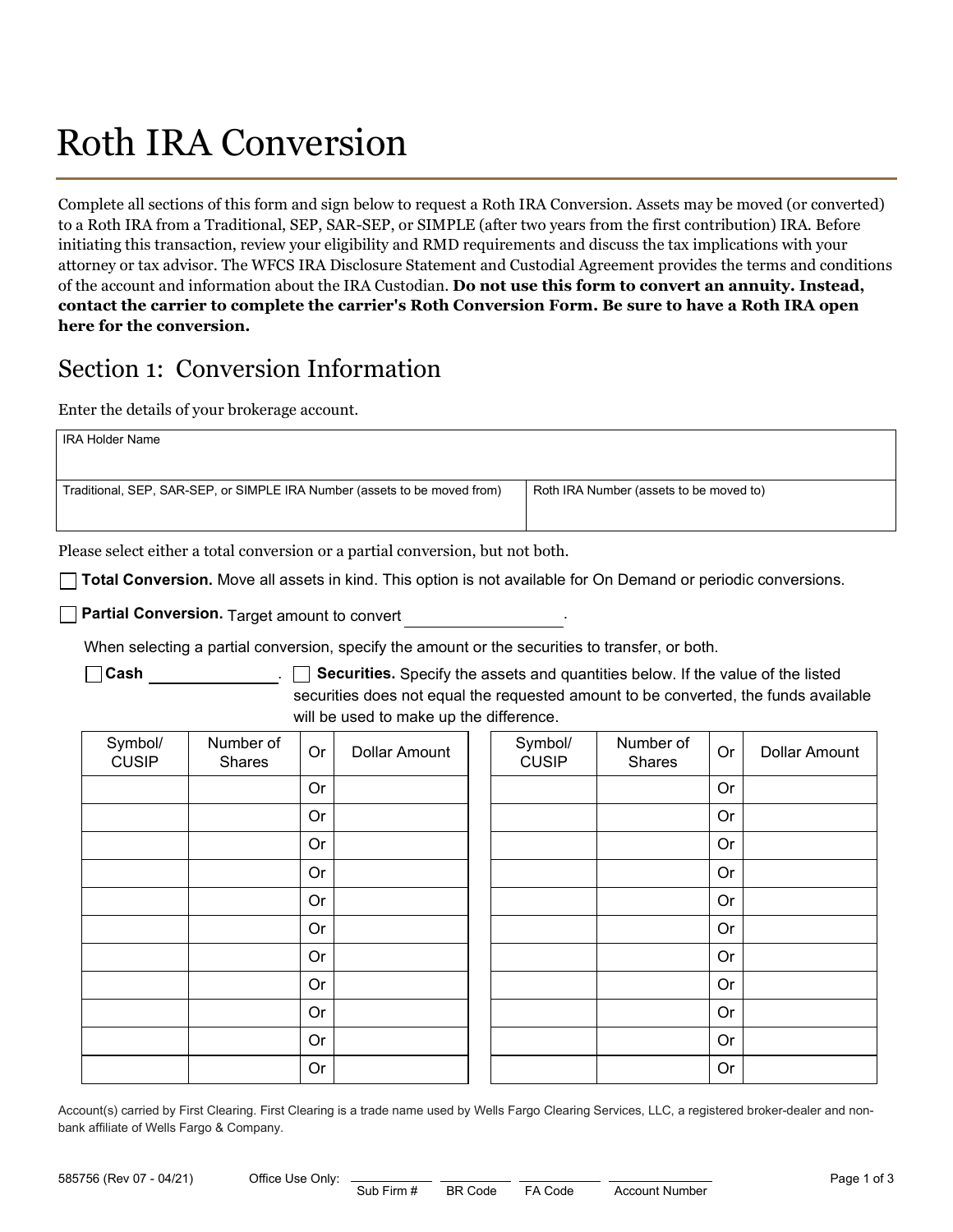Required Minimum Distribution (RMD) Reminder: If you are age 72 or older or will attain age 72 this year and are mandated to take an RMD this year, the Internal Revenue Code (IRC) requires that the first distribution from any of your IRAs be your RMD. If this applies to you, be sure you have already satisfied your RMD for the year before converting.

## Section 2: Conversion Instructions

### Distribution Type

Choose only one of the following distribution types. A separate form is needed for each distribution type.

## **On Demand** (verbal requests)

You authorize a movement of assets from the Traditional, SEP, SAR-SEP, or SIMPLE IRA to the Roth IRA account numbers specified above without completing a new form. Upon completion of this form, a Roth conversion may be requested immediately. Only one set of On Demand Roth conversion instructions can be in effect per Roth IRA. A separate form is needed for each of your Roth IRAs.

#### One-time (Single use only)

**Establish Auto-Conversion**. Any cash deposited or rolled over into this IRA will be auto-converted on the last business day of the month to the Roth IRA. Effective date (Month & Year) End date is 12-31 of the start year.

**Stop Auto-Conversion**. The auto-conversion will be stopped within 5 days of receipt of a signed form.

# Section 3: Tax Withholding

You may eligible to elect out of federal or state withholding. You will be liable for taxes due on the taxable portion of your distribution and potential penalties for underpayment of estimated taxes. You may pay any taxes due on the conversion from a non-retirement account. Generally, any amount withheld is taxable and if you are not age 591/2 or older, you may owe the 10% additional tax for early distributions.

If you want tax withholding you will need to complete the IRA Distribution Request form requesting 100% or dollar amount of taxes to withhold for each conversion.

- By signing the Client Signature and Acknowledgment Section you:
	- Elect to opt out of federal and state income tax withholding on the Roth conversion from your Traditional, SEP, SAR-SEP or SIMPLE IRA.
	- Understand that if you want withholding you will complete the IRA Distribution Request Form.
- 585756 (Rev 07 04/21) Office Use Only:  $\frac{1}{3 \text{ub} + \text{irm} + \text{B R Code}}$  FA Code • Understand that you will still be subject to federal and state taxes and should discuss your options with your tax advisor.